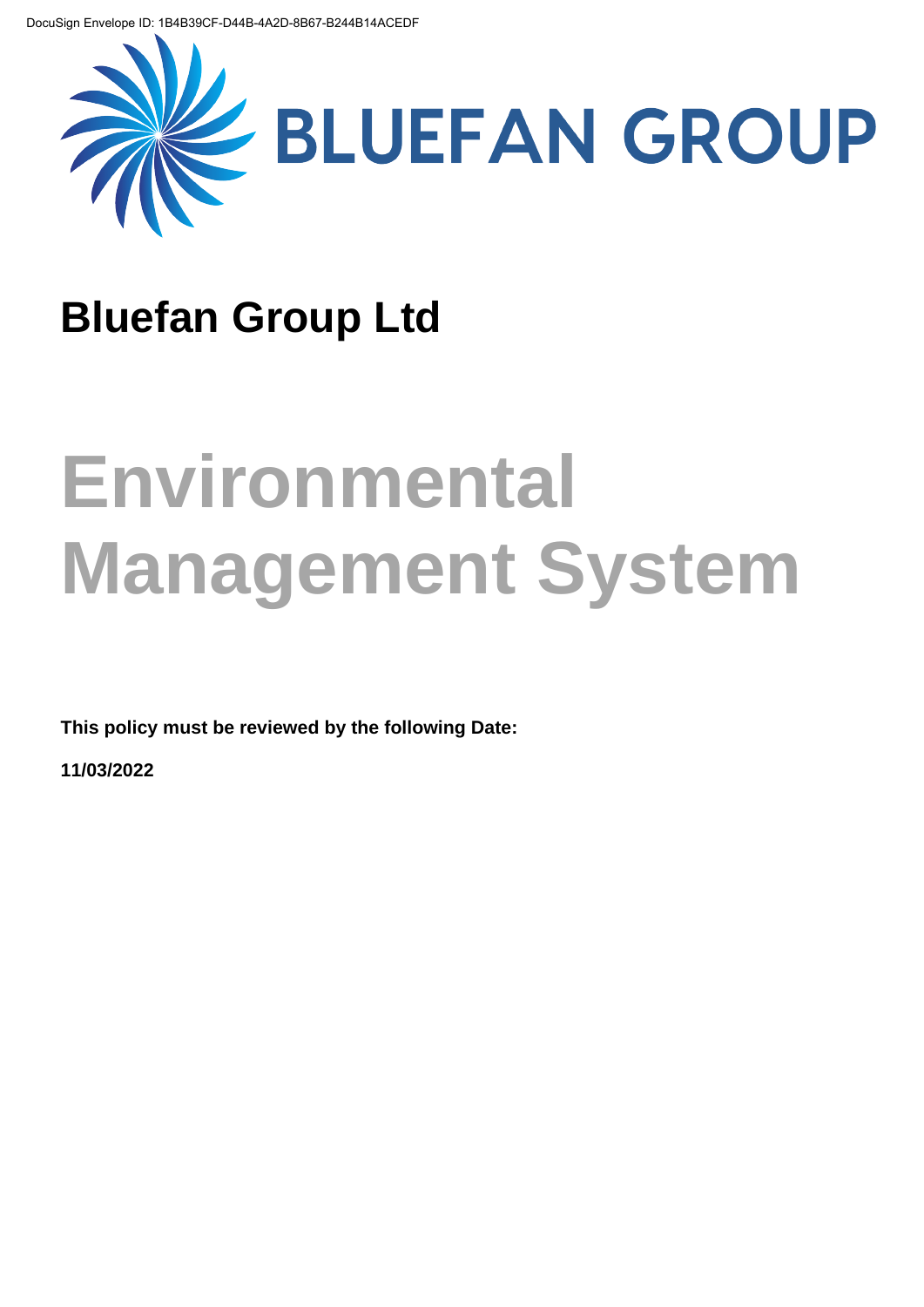#### **1.** What is Environmental Management?

- 1.1 An Environmental Management System (EMS) can be described as 'a set of tools for managing, reducing or preventing environmental impact'. In other words it is a planned approach to minimising an organisation's impact on the environment.
- 1.2 It includes the organisational structure, planning and resources for developing, implementing and maintaining the policy for environmental protection.
- 1.3 Our EMS follows a plan-do-check-act cycle or PDCA.



#### The PDCA Cycle

It shows the process of first developing an environmental policy, planning the EMS and then implementing it. The process incorporates checking the system and then acting on it. This model is continuous because an EMS is a process of continuous improvement in which an organisation is constantly reviewing and revising the system.

1.4 The key points of the EMS are: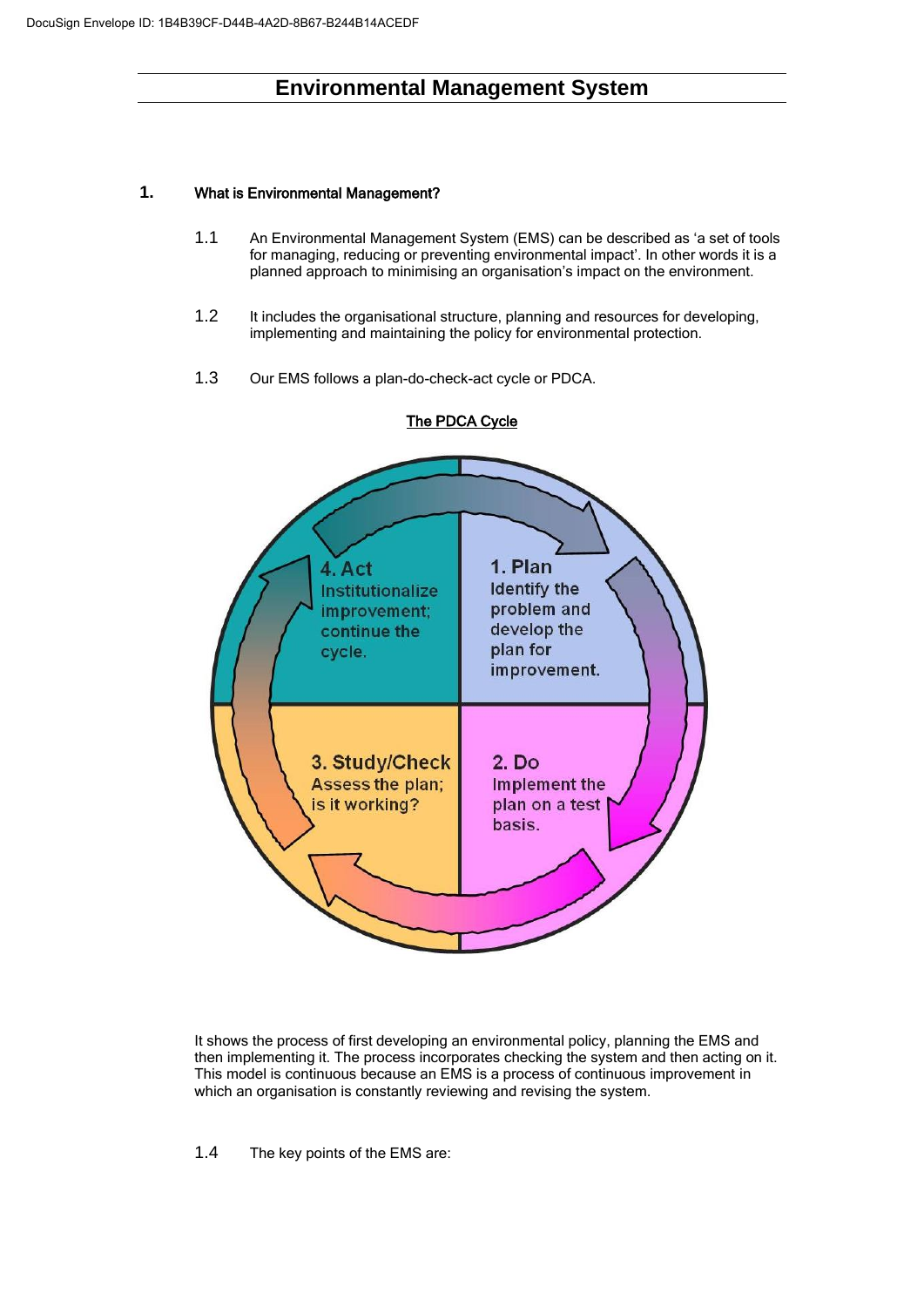# **Environmental Management System**

- 1.4.1 Policy Statement: a statement of the organisation's commitment to the environment.
- 1.4.2 Identification of significant environmental impacts: the environmental properties or attributes of the products, activities or services your company provides and their effects on the environment.
- 1.4.3 Development of objectives and targets: the environmental goals you have, where you want your company to be and how you want it to be seen.
- 1.4.4 Implementation: your plans to meet the objectives you have set out.
- 1.4.5 Training: what instruction or courses your employees need to go on to make sure they are able to fulfil their environmental responsibilities.
- 1.4.6 Management review: Ensuring that the process is continually monitored and reviewed by the senior management.

#### The Likely Costs and Benefits of Having An EMS.

| <b>Potential Costs</b>                                                                                                                                                                                                                                | <b>Potential Benefits</b>                                                                                                                                                                                                                                                                                                                                              |  |  |  |  |
|-------------------------------------------------------------------------------------------------------------------------------------------------------------------------------------------------------------------------------------------------------|------------------------------------------------------------------------------------------------------------------------------------------------------------------------------------------------------------------------------------------------------------------------------------------------------------------------------------------------------------------------|--|--|--|--|
| Internal<br>Staff (manager) time<br>Other employee time<br>(Note: Internal labour costs represent<br>the bulk of the FMS resources<br>expended by most organisations)<br>External<br>Potential consulting assistance<br>Outside training of personnel | Improved environmental performance<br>Enhanced compliance<br>Pollution prevention<br>Resource conservation<br>New customers/markets<br>$\bullet$<br>Increased efficiency/reduced costs<br>Enhanced employee morale<br>Enhanced image with public, regulators,<br>$\bullet$<br>lenders, investors<br>Employee awareness of environmental issues<br>and responsibilities |  |  |  |  |
|                                                                                                                                                                                                                                                       |                                                                                                                                                                                                                                                                                                                                                                        |  |  |  |  |

#### **2.** Getting Management Commitment

- 2.1 Getting and maintaining management commitment, even if you are a very small company, is essential for the successful implementation of any management system. As nothing ever runs smoothly, commitment will be needed to put the EMS status on a par with other business decisions within the organisation, so that changes are made and resources allocated even when things get difficult. Even in a two-person partnership, everyone needs a consistent approach to the EMS, hence 'commitment'.
- 2.2 Don't just think about managers devolved responsibilities will help to maximise the benefits of the EMS, by involving people at all levels of the business in understanding and identifying opportunities to drive the EMS forward.
- 2.3 A common approach is to create an implementation team, which requires time and effort from key members of staff - this will be impossible to achieve without everyone's commitment.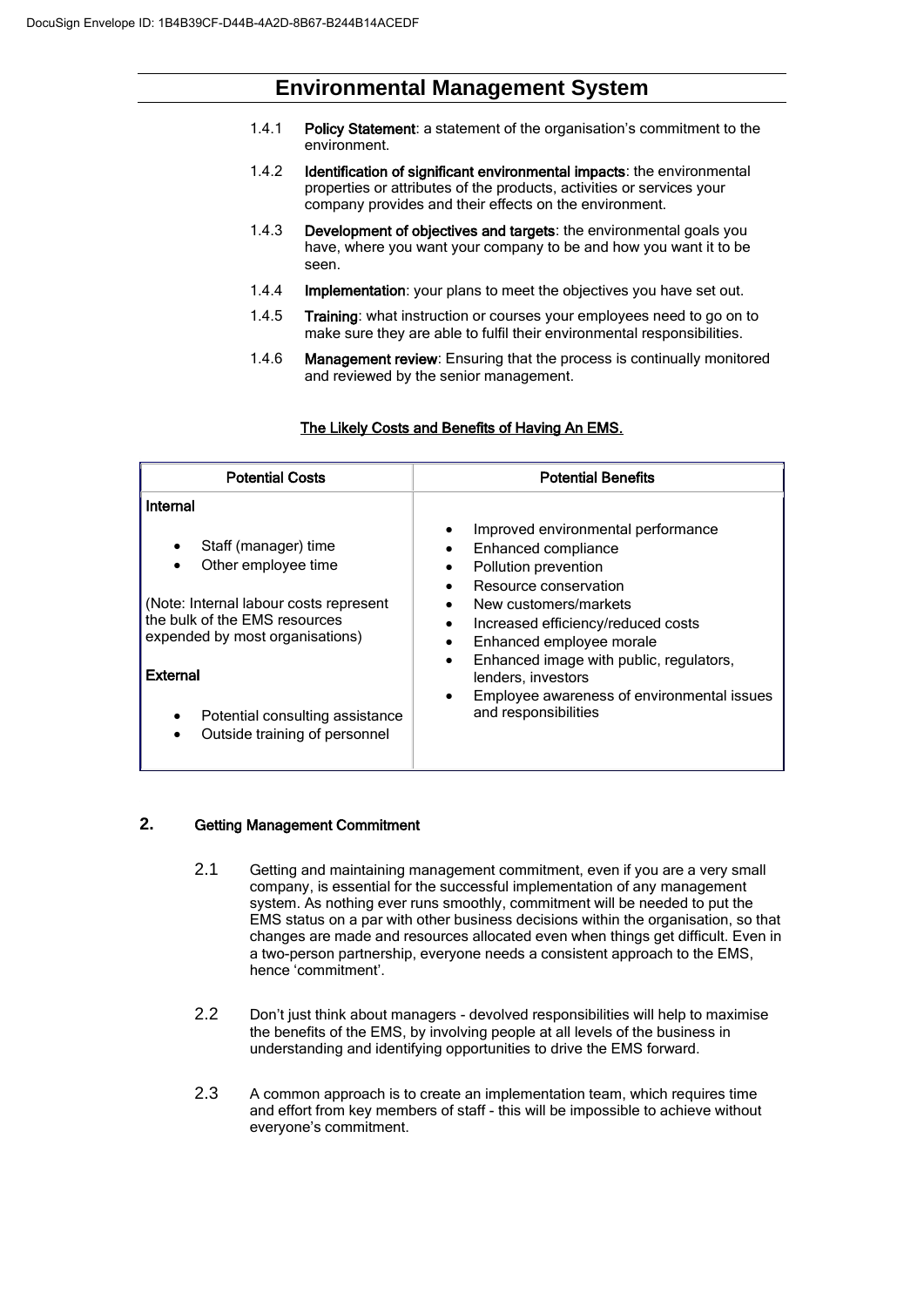2.4 The organogram below shows how your EMS team may look. The important thing is to include people from different parts of the business. You want everyone to 'buy in' to the idea.



#### Example Organogram for Environmental Management System

- 3.1 Now you have your team in place, you need to consider what your goals are and what you hope to achieve by improving your 'green credentials'.
- 3.2 You might want to consider these:
	- 3.2.1 Cost savings by focusing on reducing your consumption of resources and the amount of waste you generate, you can often make good savings. Having an EMS in place will help you focus on the potential savings, plan improvement programmes, establish controls and ongoing monitoring, and work to the objectives and targets you have set yourself.
	- 3.2.2 Risk management with increasing environmental legislation backed by increasingly heavier penalties, it is certainly not wise to ignore your legal responsibilities. In addition to the direct costs of non-compliance (fines), and the indirect costs (legal fees, management time), you also need to weigh up the potential damage to your organisation's reputation. Having someone monitoring your EMS will help you to identify the relevant legislation.
- 3.3 Marketing opportunities awareness of environmental issues amongst clients whether they are B2B or B2C - is increasing and many companies are actively looking at the green credentials of their supply chain. This means that genuine opportunities exist for new and existing business by promoting the environmental attributes of your products/services. An EMS can help you to identify customer requirements and establish eco-design projects or supplier programmes.
- 3.4 Interested Parties both internal and external. From employees to the local community, investors to activists, everyone may have an interest in your activities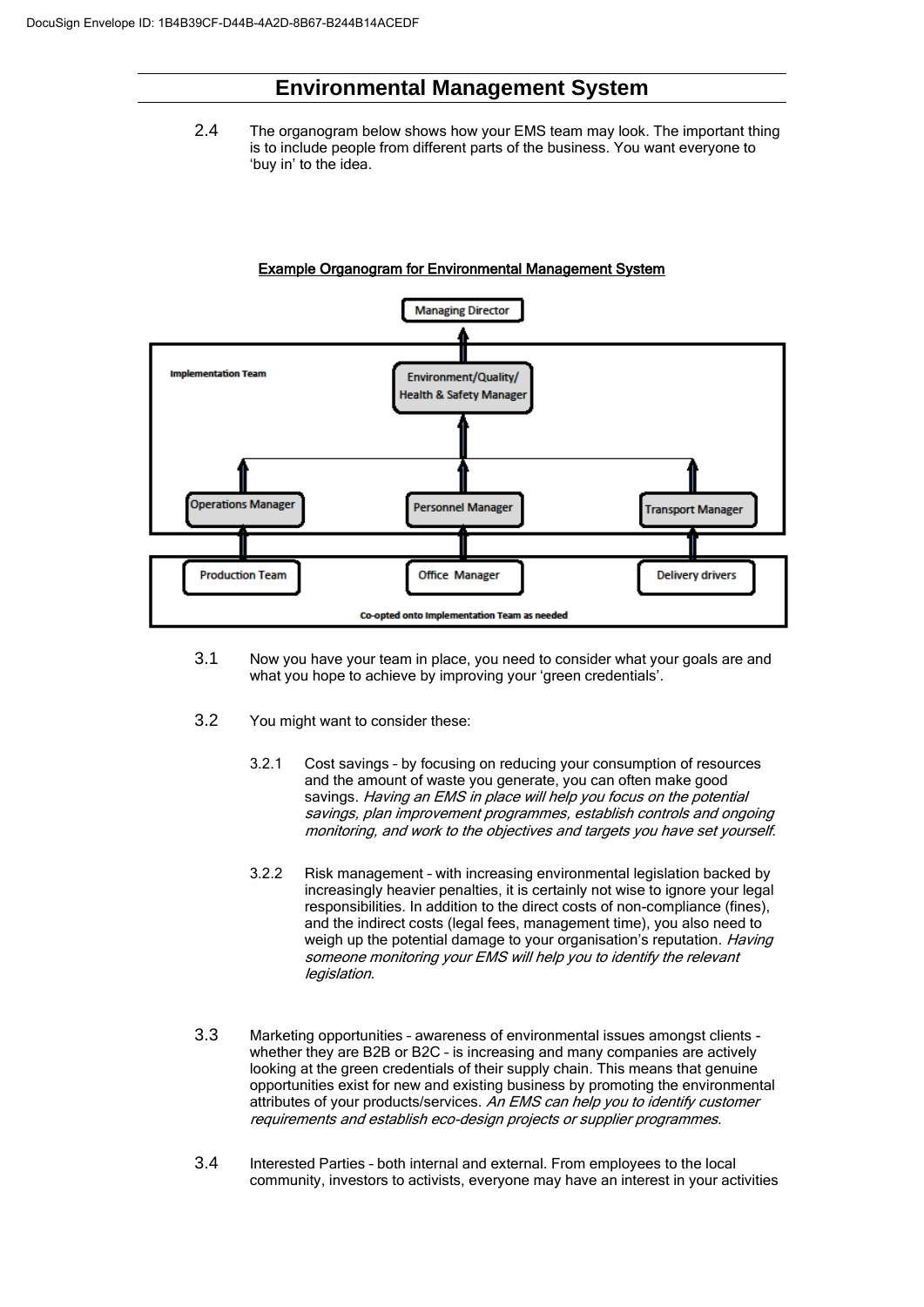from an environmental perspective. These interested parties will probably all have different views of what is important in relation to the environment and, as such, accommodating these views will be a part of creating and then maintaining good relationships. An EMS will provide a framework for measuring and monitoring your environmental performance and communicating information to all those interested parties.

#### **4.** Environmental Management System – Baseline Assessment

- 4.1 When you commit yourself to any type of improvements you need to have a starting point – a baseline from which you can measure your progress and performance. Once you have your baseline you then can develop your improvement programme and the priorities within it. Setting the baseline for your EMS will determine what areas of your organisation you want to start improving, what your organisation already does and how it does it, what the current plans and policies are, who is responsible and who needs to kept informed about any changes or who needs to be brought into the programme.
- 4 . 2 Making assumptions about where you start from can easily make the rest of the process far harder than it need be, as your starting data may be skewed. For that reason it's worth carrying out a thorough baseline assessment of your existing management practice and environmental performance.
- 4.3 Many companies are pleasantly surprised to find that they already have quite a bit in place (even though it may not be thought of as being 'green or environmentally friendly') while others find they have much more to do than they had originally anticipated.
- 4.4 If your business activities are not easily marked on a site map, try to establish your baseline by using a series of simple process flow diagrams. Identify the flow of business activities and then mark on the same diagram their associated environmentally related inputs and outputs. An example Process Flow Diagram can be seen on page 8 of these guidance notes.
- 4.5 Establish the scope of your baseline assessment. This will include both the actual physical boundaries of your premises and a description of the business activities.
- 4.6 Try mapping out the boundaries of your proposed EMS include environmental considerations such as a drainage plan (both surface and foul drains), chemical/oil storage points, location of waste skips, chimney stacks from boilers or process lines, car parks, wind direction, local neighbours, areas of frequent pollution/spills etc, previous uses of the site and potential contaminated land. This list is not exhaustive, just an indication of what could be included.
- 4.7 Consider the main activities, products or services over which your organisation has control, or over which you can expect to have some influence. These might include electricity/gas/water usage, business travel and contractors' or customers' behaviour.
- 4.8 These might not always be immediately apparent, so this can best be done in a number of ways, including group brainstorming, process mapping and input/output charts.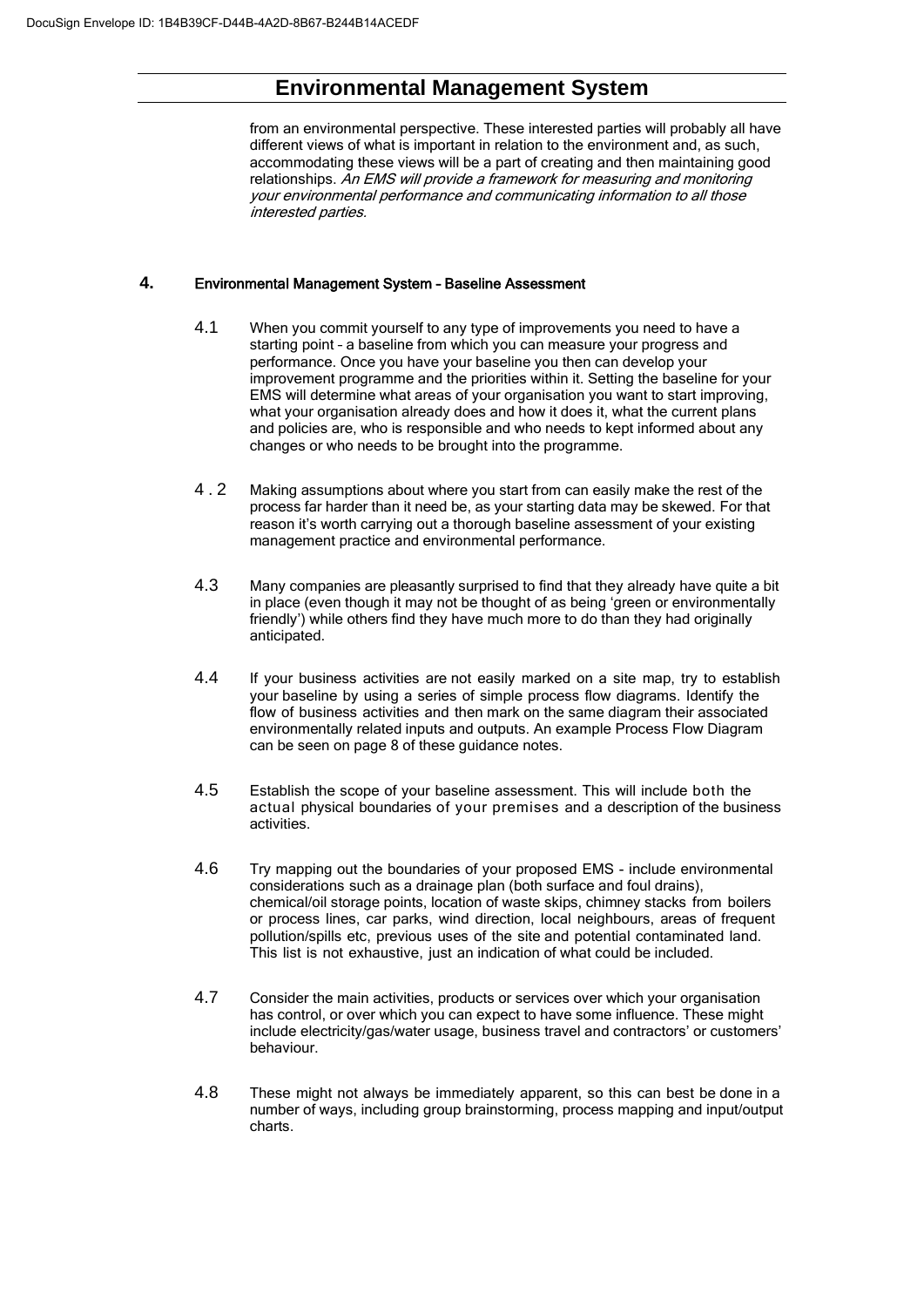- 4.9 Using the outputs from the exercise in clause 5 below, identify any changes to the environment that your organisation causes (in other words- Impacts) and the activities that cause them (Aspects) using a Process Analysis Matrix (an example of which is at page 7 of these guidance notes) in accordance with clause 6 below.
- 4.10 Try to use a common sense approach brainstorming is an effective method of tackling this section. But don't forget to use the outputs from either the mapping approach or process flow model.
- 4.11 If you know of any relevant environmental requirements, make a note of them in a 'draft legal register'. Such obligations may include licences, discharge consents etc.
- 4.12 Finally, your baseline assessment should include a review of your existing management practices. For example, you may already have a system for identifying and recording your training under Investors in People, or use risk assessment techniques within your QMS or H&S system. If you find these techniques are effective, build them into your EMS.

#### **5.** Process Flow Chart - Guidelines for Completion

The first step is to complete a process analysis exercise and visit each relevant activity. A Walkround Checklist has been designed for use at this stage and an example is available to download separately elsewhere in this folder. If necessary speak to operators or maintenance staff to gain a better understanding of the process. It is important to walk through your operation as well if using this approach, as a desktop survey may miss important issues on the ground – often there are sources of environmental impact not directly related to any main activity, product or service.

#### 5.1 Activity/Product/Service

- 5.1.1 Identify the activity, product or service and enter it into the box. Do not forget to evaluate past activities carried out on-site, planned future activities or site wide issues such as energy or resource consumption.
- 5.1.2 Examples are:
- a) Activity Handling of hazardous materials
- b) Product Product refinement
- c) Service Vehicle maintenance

#### 5.2 Inputs

List the generic inputs and identify any use of resources such as water, electricity etc.

#### 5.3 Outputs

List the generic outputs and make an assessment of any noise, vibration or odour.

#### 5.4 Outputs – Air

Assess if there are any emissions to air, visible plumes or dust (this could be done from the boundary of the site).

#### 5.5 Outputs – Land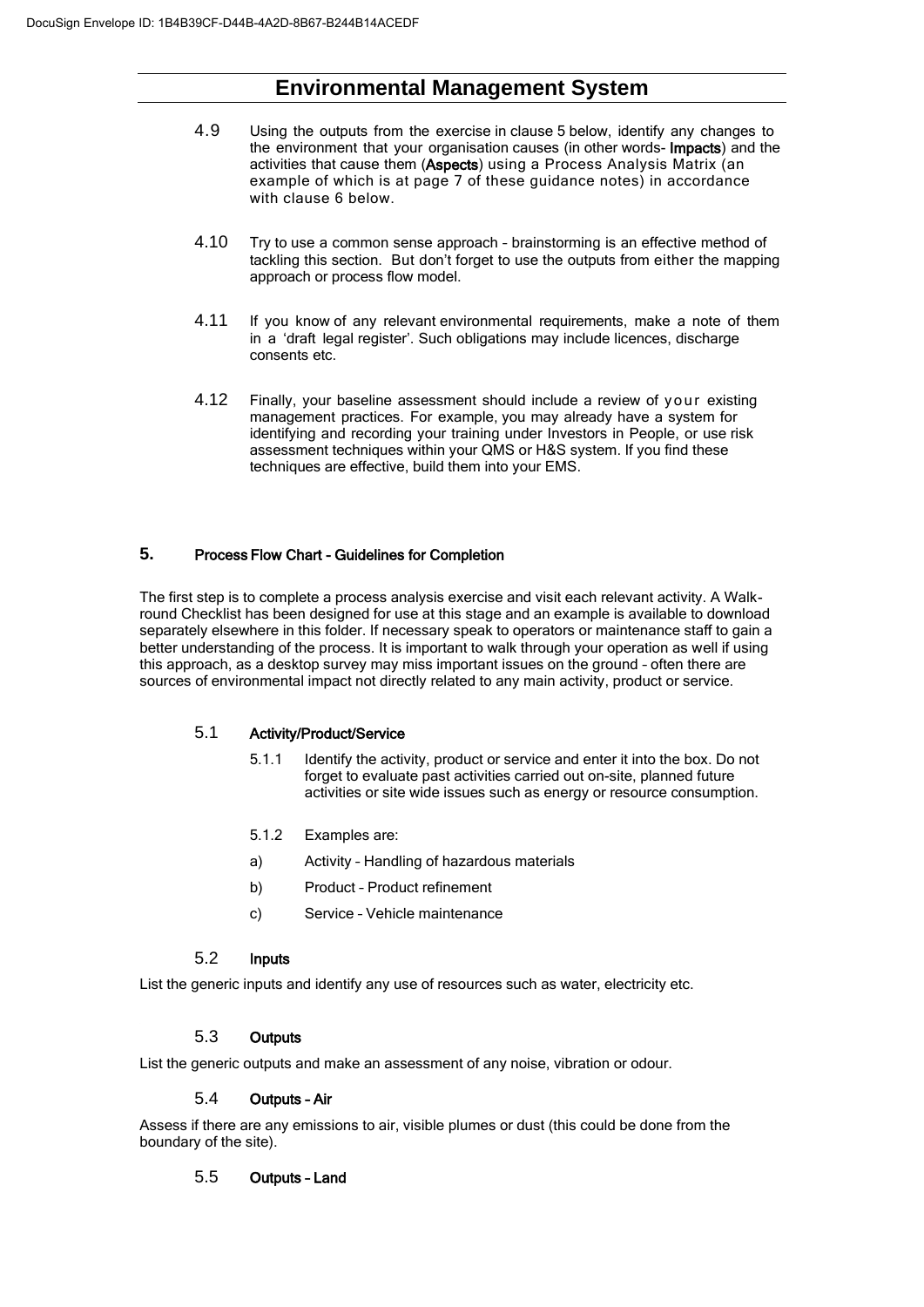List the waste streams arising from the process and if they are contained correctly.

#### 5.6 Outputs – Water

Identify if any effluent is generated and where the effluent is discharged (foul or surface drain or direct to controlled waters/ground). It is advisable to obtain a drainage plan for the site.

#### **6.** Process Analysis Matrix

Following completion of the process analysis, a simple matrix can now be used to identify the environmental aspects and associated environmental impacts. The following example is similar to that of the international standard, ISO 14004.

#### Process Analysis Matrix

| <b>Activity/Product/Service</b>               | <b>Aspect</b>                                    | <b>Impact</b>                        |  |  |  |  |
|-----------------------------------------------|--------------------------------------------------|--------------------------------------|--|--|--|--|
| Activity - Handling of hazardous<br>chemicals | Potential for accidental spillage                | Contamination of soil or water       |  |  |  |  |
| Product - Product refinement                  | Reformulation of the product to<br>reduce volume | Conservation of natural<br>resources |  |  |  |  |
| Service - Vehicle maintenance                 | Exhaust emissions                                | Reduction of air emissions           |  |  |  |  |

- 6.1 The information gathered during the process analysis exercise (whether you used a site map or flow chart) can be used to complete the aspects and impacts columns.
- 6.2 The organisation's Aspects and Impacts are defined as follows:
	- 6.2.1 Definitions

Aspect = cause. Elements of an organisation's activities products or services that can interact with the environment. For example, using energy means the burning of fossil fuels…

which will cause :-

Impact = the effect. Any change to the environment whether beneficial or adverse that results from the organisation's activities, products or services. The Impact of burning fossil fuels will be resource depletion, effects on local air quality and a contributory factor in climate change.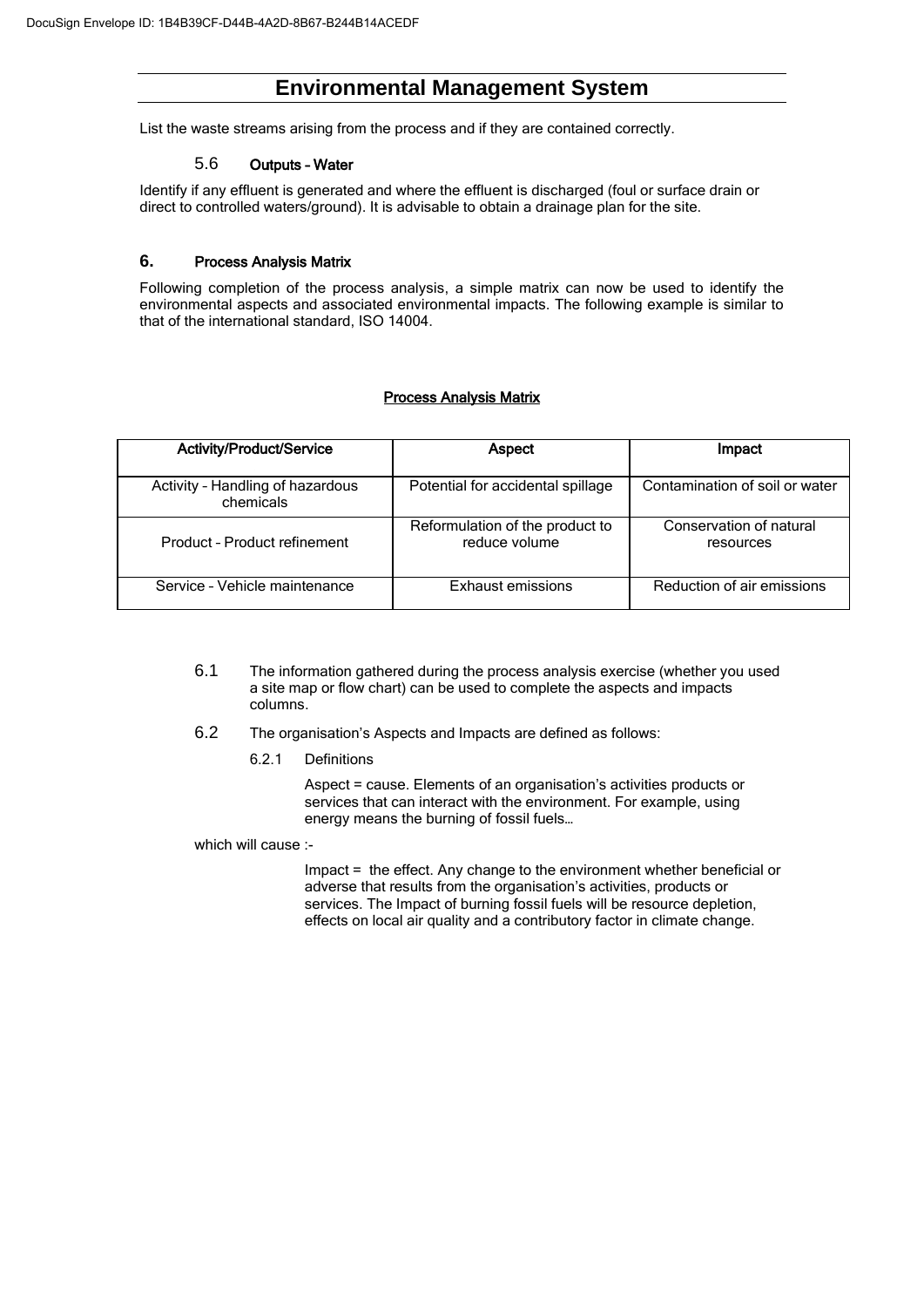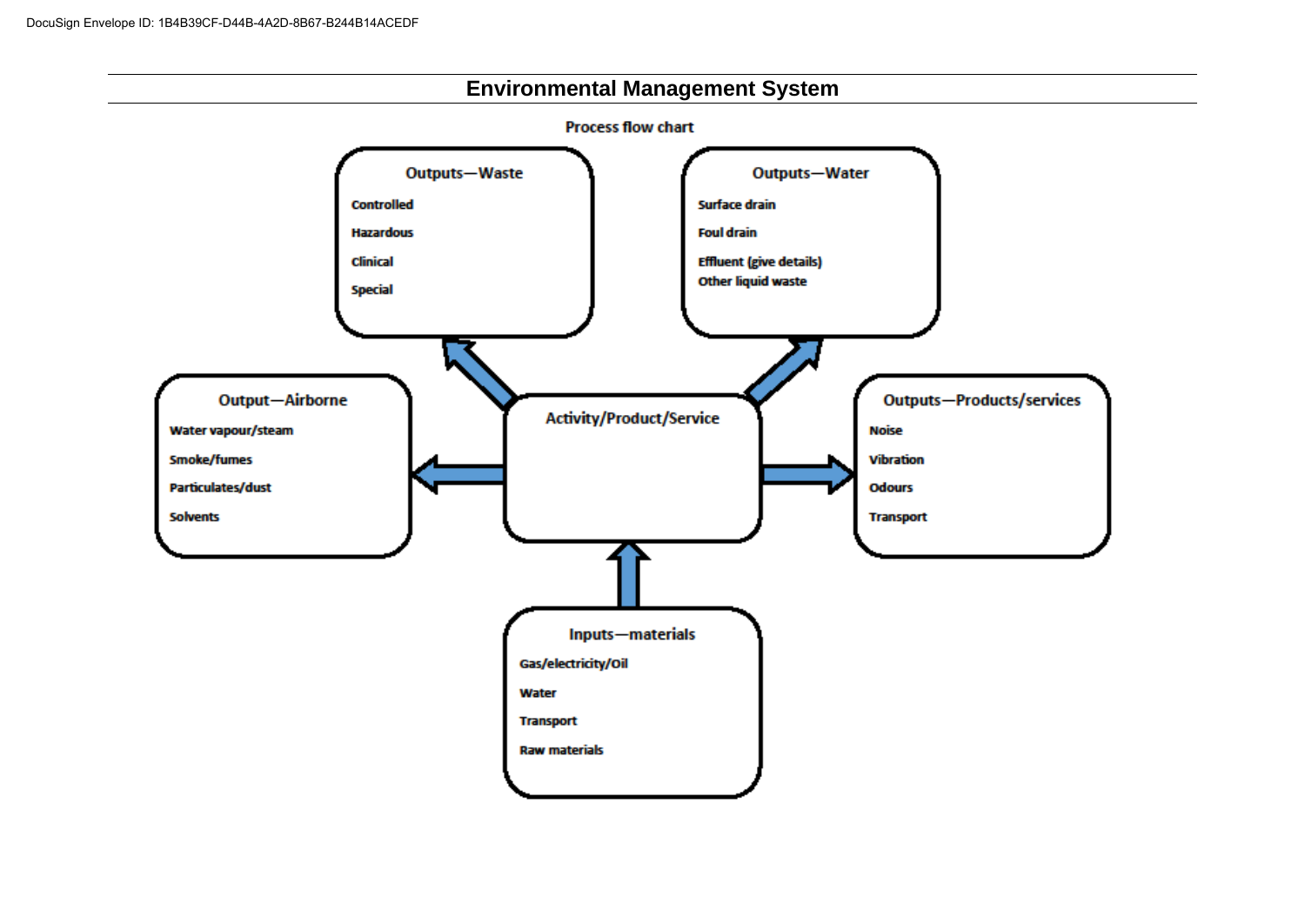#### **7.** Site Drainage Plan

- 7.1 Now that you know what your environmental 'outputs' are, you need to know how your site layout will affect how they impact on the environment. So the next thing to do is to create a site drainage plan.
- 7.2 This should be a clear diagram of your site showing the layout and access details along with a basic schematic of the drainage arrangements. There is an example on the next page.
- 7.3 It should show:
	- 7.3.1 The general layout of the buildings
	- 7.3.2 Site access routes for emergency vehicles
	- 7.3.3 Any on-site treatment facilities for dealing with waste or sewage
	- 7.3.4 Storage areas for materials, products or waste
	- 7.3.5 Oil, water or chemical tanks
	- 7.3.6 Bunding
	- 7.3.7 Any unmade ground porous
	- 7.3.8 The routes of foul and surface water including any soakaways
	- 7.3.9 Location of mains water supplies and sprinkler control valves
	- 7.3.10 Hydrants or fire boxes, spill kits
- 7.4 Now that you have done all this you have set your baseline.

| <b>Company Name</b> | Signed by      | Review due date |
|---------------------|----------------|-----------------|
| Bluefan Group Ltd   | Laurence Green | 11/03/2022      |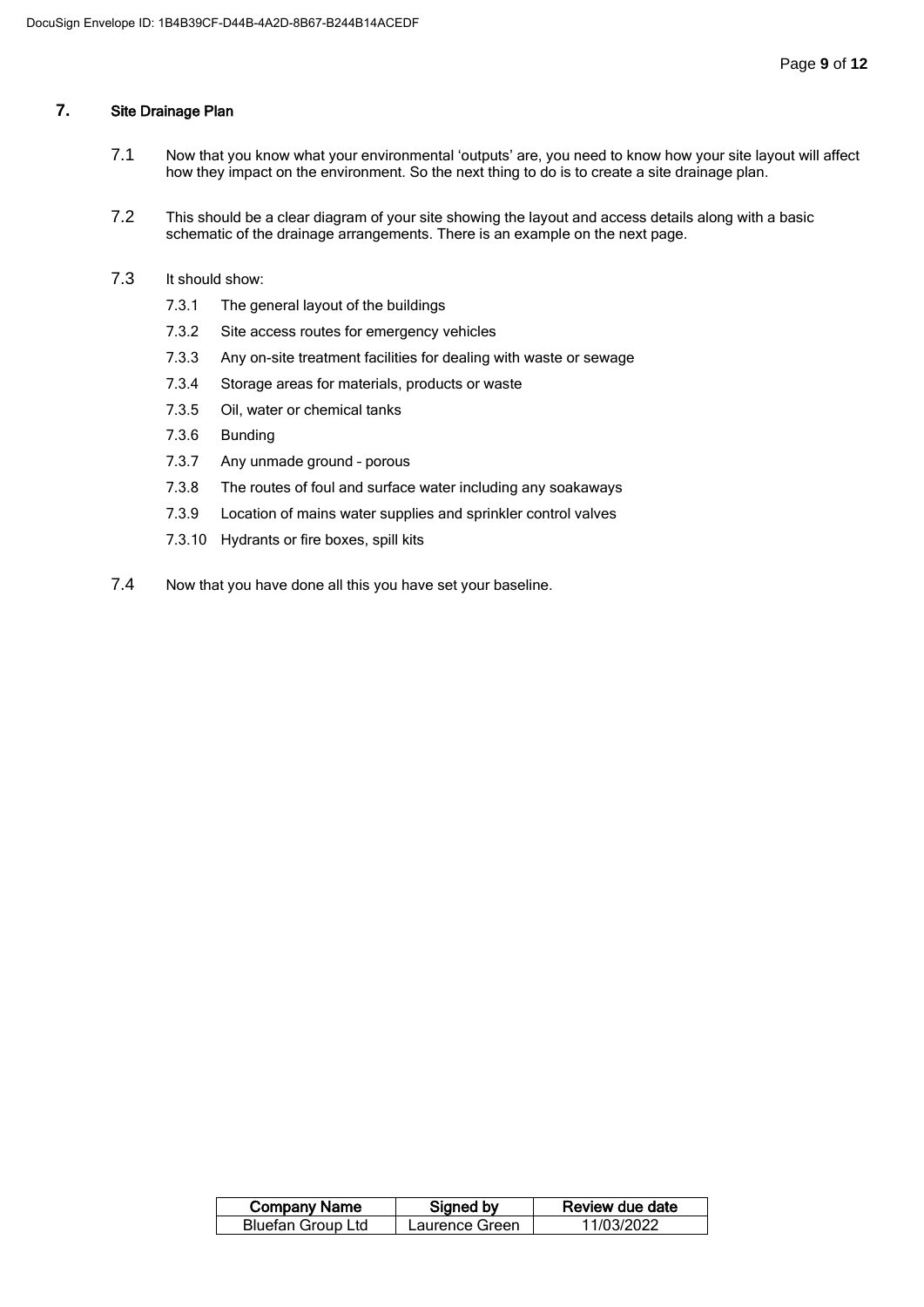#### Site Plan

#### Site boundary





Front elevation

| <b>Company Name</b> | Signed by      | Review due date |
|---------------------|----------------|-----------------|
| Bluefan Group Ltd   | Laurence Green | 11/03/2022      |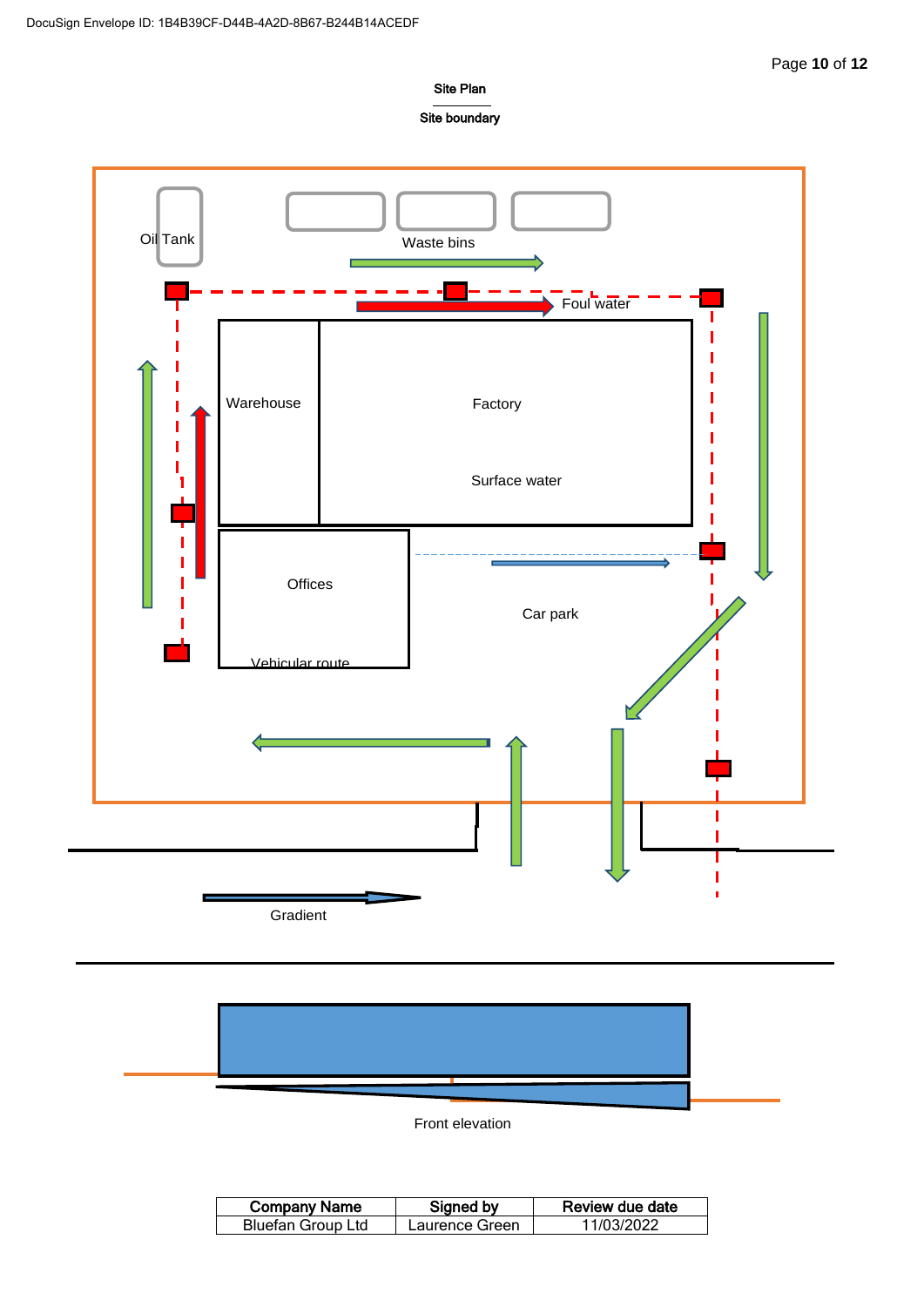#### **8.** EMS Risk Assessment

- 8.1 Once the EMS baseline assessment has established what is going on in your organisation, the next question is what are the issues to be addressed and what are you going to manage and how?
- 8.2 The organisation's Aspects and Impacts have now been determined using the Process Analysis Matrix. The Aspects and Impacts were defined as follows:

Definitions Aspect = cause. Elements of an organisation's activities products or services that can interact with the environment. For example, using energy means the burning of fossil fuels… which will cause :- $Image = the effect.$ Any change to the environment whether beneficial or adverse that results from the organisation's activities, products or services. The Impact of burning fossil fuels will be resource depletion, effects on local air quality

and a contributory factor in climate change.

- 8.3 The next step is to complete your EMS Risk Assessment for each task or location, as follows:
	- 8.3.1 Column 1 Identify the aspect,
	- 8.3.2 Column 2 List the source,
	- 8.3.3 Column 3 List the frequency of the activity,
	- 8.3.4 Column 4 Potential environmental impact how will this affect the environment?
	- 8.3.5 Column 5 Responsible Person who is responsible for the aspect i.e. the cleaner.
	- 8.3.6 Many example Risk Assessments for common tasks and locations are available in this folder.

8.4 For each environmental aspect work out the Level of Risk:

- 8.4.1 S The severity of the Impact. We have used the same scale as other risk assessments 5= Very severe: 1 = Minimal
	- P Likelihood/Probability the chance of anything happening.
	- R The Risk Factor/Score
- 8.4.2 These scores should be done as you are now. If you do not have any controls to mitigate the severity as yet you should not score as you would like it to be but as is.
- 8.4.3 Assess Severity by asking: What would happen if something went wrong? Answering 'yes' to any of the following will increase the score;
	- 8.4.3.1 Will the impact cause substantial damage or nuisance?
	- 8.4.3.2 Is there a large quantity or volume?
	- 8.4.3.3 It is toxic/hazardous?
	- 8.4.3.4 Might the impacts be perceived in a very negative way by the public or press?
	- 8.4.3.5 Are there legal ramifications from the impact with possible prosecution and fines?
	- 8.4.3.6 Will it cost much to fix the issue?
- 8.4.4 When considering likelihood you need to ask the following questions, which will affect the score.
	- 8.4.4.1 Is the activity continuous or very frequent ie daily? 5
	- 8.4.4.2 Is the activity regular *and* frequent ie weekly/monthly 4
	- 8.4.4.3 Is the activity regular but infrequent ie bi-annual/annual 3
	- 8.4.4.4 Might it occur occasionally? 2
	- 8.4.4.5 Will it occur rarely if ever? 1

| <b>Company Name</b> | Signed by      | Review due date |
|---------------------|----------------|-----------------|
| Bluefan Group Ltd   | Laurence Green | 11/03/2022      |